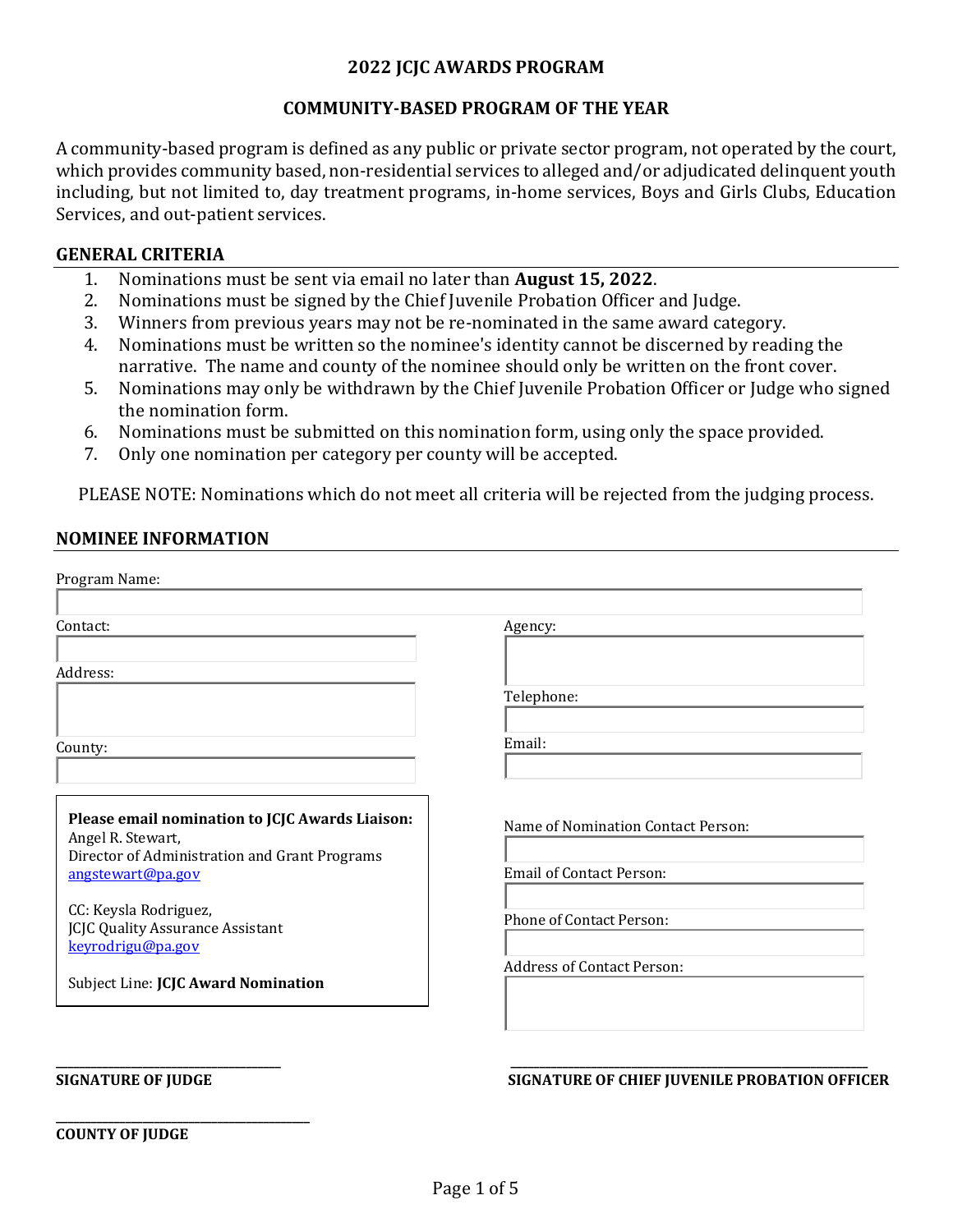# **NOMINATION**

I. Describe the program, including goals and objectives of the program. (30 points)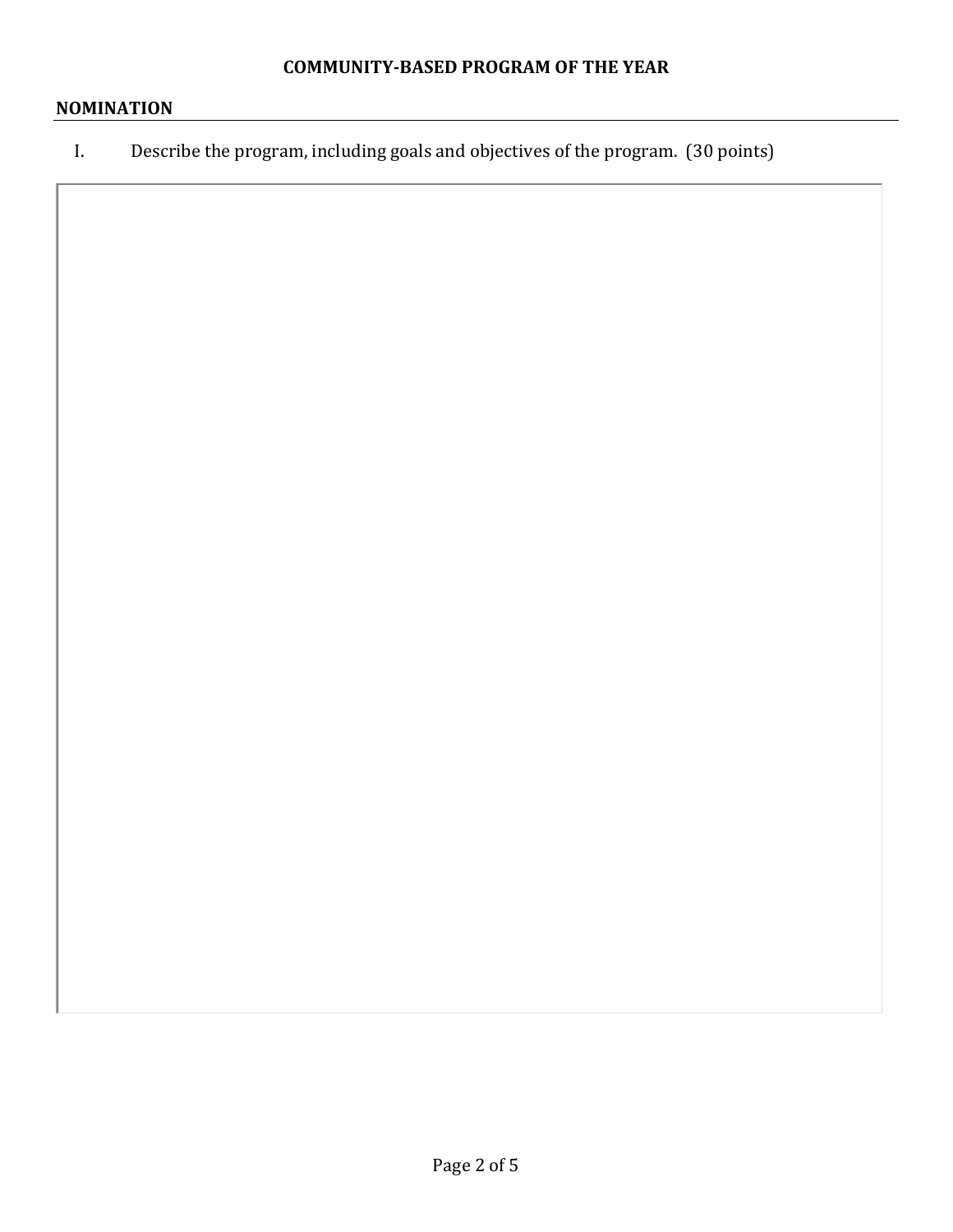# **COMMUNITY BASED PROGRAM OF THE YEAR**

II. Describe the most important creative aspects of the program and how they are supporting Balanced and Restorative Justice through the use of evidence-based practices and the advancement of Pennsylvania's Juvenile Justice System Enhancement Strategy. (40 points)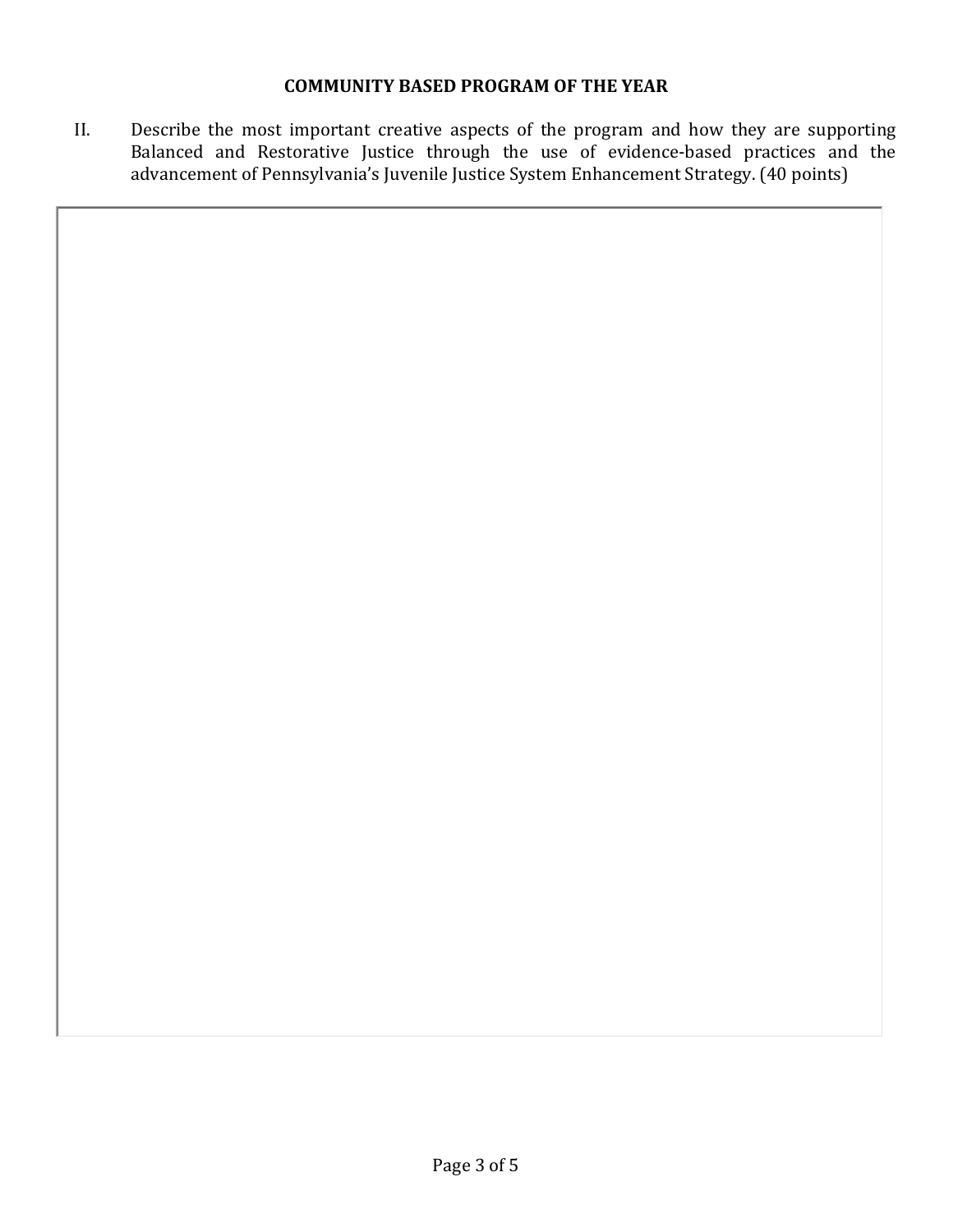# **COMMUNITY BASED PROGRAM OF THE YEAR**

III. Describe (Do not list) the program outcomes achieved regarding the goals and objectives and impact on the community, using data where applicable to support your nomination. (30 points)